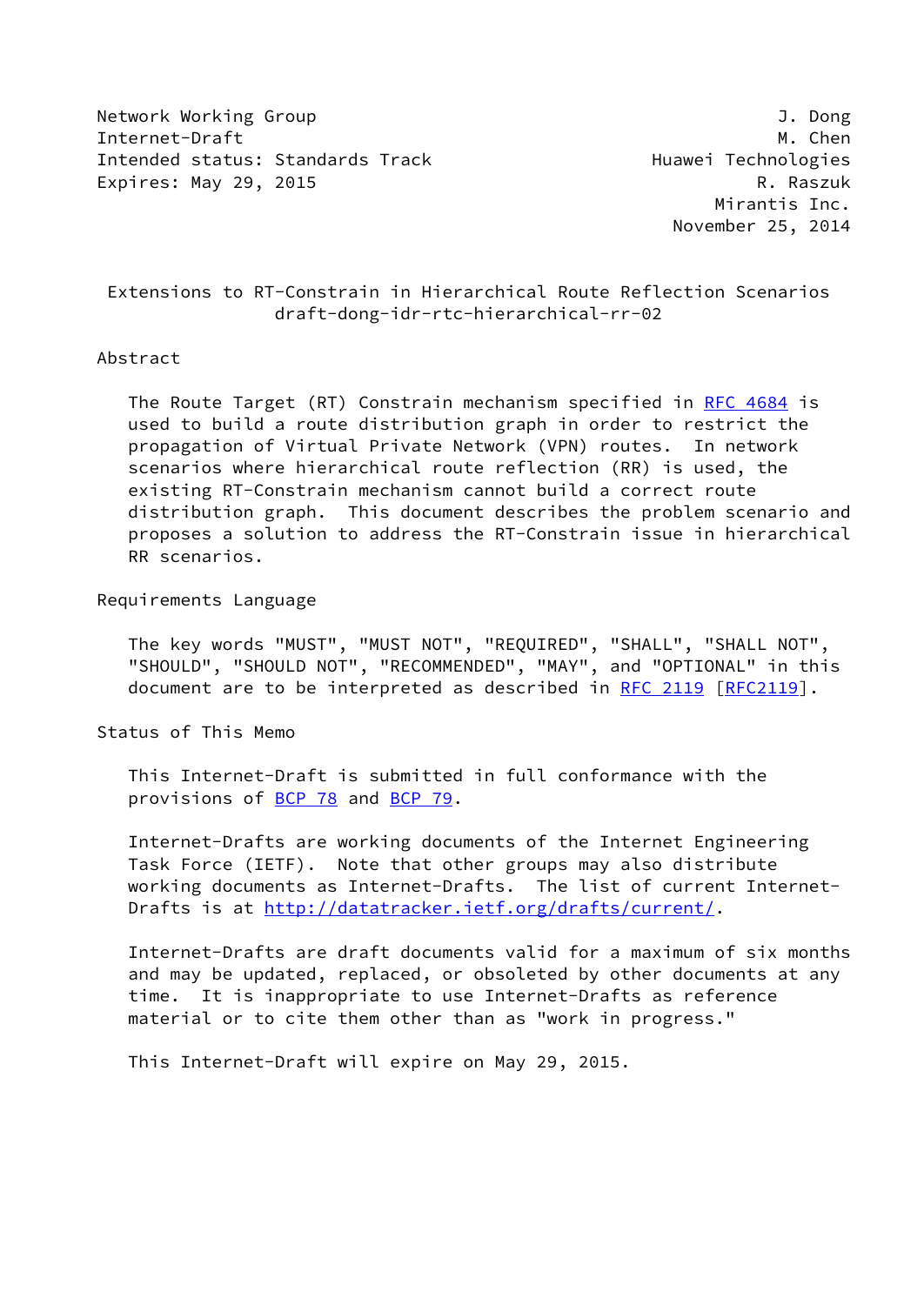<span id="page-1-1"></span>Internet-Draft RT-Constrain in Hierarchical RR Scenario November 2014

### Copyright Notice

 Copyright (c) 2014 IETF Trust and the persons identified as the document authors. All rights reserved.

This document is subject to **[BCP 78](https://datatracker.ietf.org/doc/pdf/bcp78)** and the IETF Trust's Legal Provisions Relating to IETF Documents [\(http://trustee.ietf.org/license-info](http://trustee.ietf.org/license-info)) in effect on the date of publication of this document. Please review these documents carefully, as they describe your rights and restrictions with respect to this document. Code Components extracted from this document must include Simplified BSD License text as described in Section 4.e of the Trust Legal Provisions and are provided without warranty as described in the Simplified BSD License.

## Table of Contents

| 3.1. Add-path Based Solution 4           |  |
|------------------------------------------|--|
|                                          |  |
|                                          |  |
|                                          |  |
|                                          |  |
| Appendix A. Another Possible Solution  5 |  |
|                                          |  |
|                                          |  |

# <span id="page-1-0"></span>[1](#page-1-0). Introduction

The Route Target (RT) Constrain mechanism specified in [\[RFC4684](https://datatracker.ietf.org/doc/pdf/rfc4684)] is used to build a route distribution graph in order to restrict the propagation of Virtual Private Network (VPN) routes. In network scenarios where hierarchical route reflection (RR) is used, the existing advertisment rules of RT membership information as defined in section [3.2 of \[RFC4684\]](https://datatracker.ietf.org/doc/pdf/rfc4684#section-3.2) cannot guarantee a correct route distribution graph.

 This document describes the problem scenario and proposes a solution to address the RT-Constrain issue in hierarchical RR scenarios.

<span id="page-1-2"></span>[2](#page-1-2). Problem Statement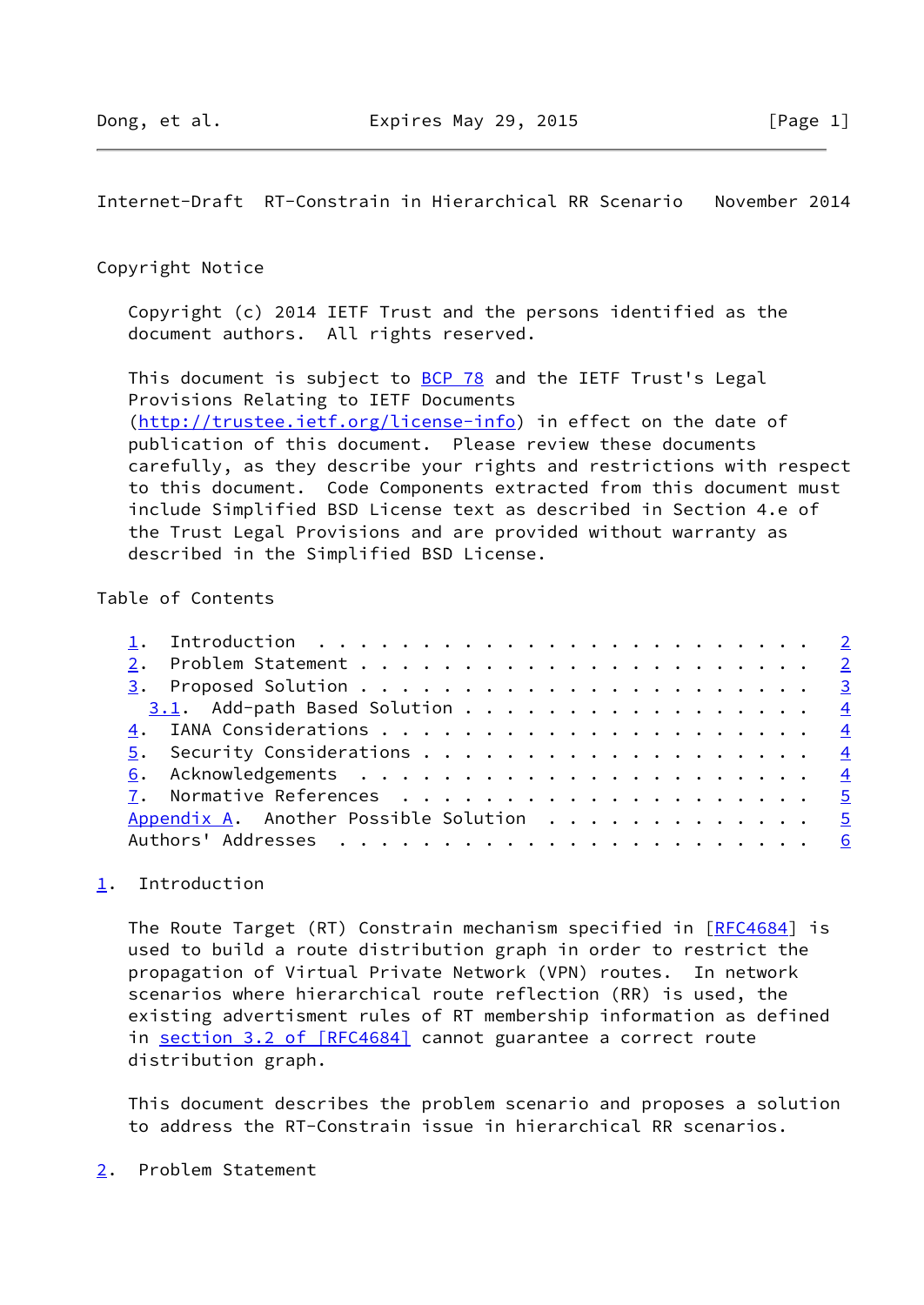Dong, et al. **Expires May 29, 2015** [Page 2]

<span id="page-2-0"></span>Internet-Draft RT-Constrain in Hierarchical RR Scenario November 2014



Figure 1. RT-Constrain with Hierarchical RR

 As shown in Figure 1, hierarchical RRs are deployed in the network, RR-2 and RR-3 are route-reflectors of their connecting PEs, and are also the clients of RR-1. If each PE advertises RT membership information of RT-1 to the upstream RR, after the best path selection, both RR-2 and RR-3 would create the CLUSTER\_LIST attribute, prepend their local CLUSTER\_ID and then advertise the best path to RR-1 and their clients respectively.

 On receipt of the RT-Constrain routes from RR-2 and RR-3, RR-1 will select one of the received routes as the best route, here assume the route received from RR-2 is selected by RR-1 as the best path. Then RR-1 needs to advertise the best path to both RR-2 and RR-3 to create the route distribution graph of VPN-1. RR-1 would prepend its CLUSTER\_ID to the CLUSTER\_LIST of the path, and according to the rules in Section [3.2 of \[RFC4684\]](https://datatracker.ietf.org/doc/pdf/rfc4684#section-3.2), it sets the ORIGINATOR\_ID to its own router-id, and the NEXT\_HOP to the local address for the session.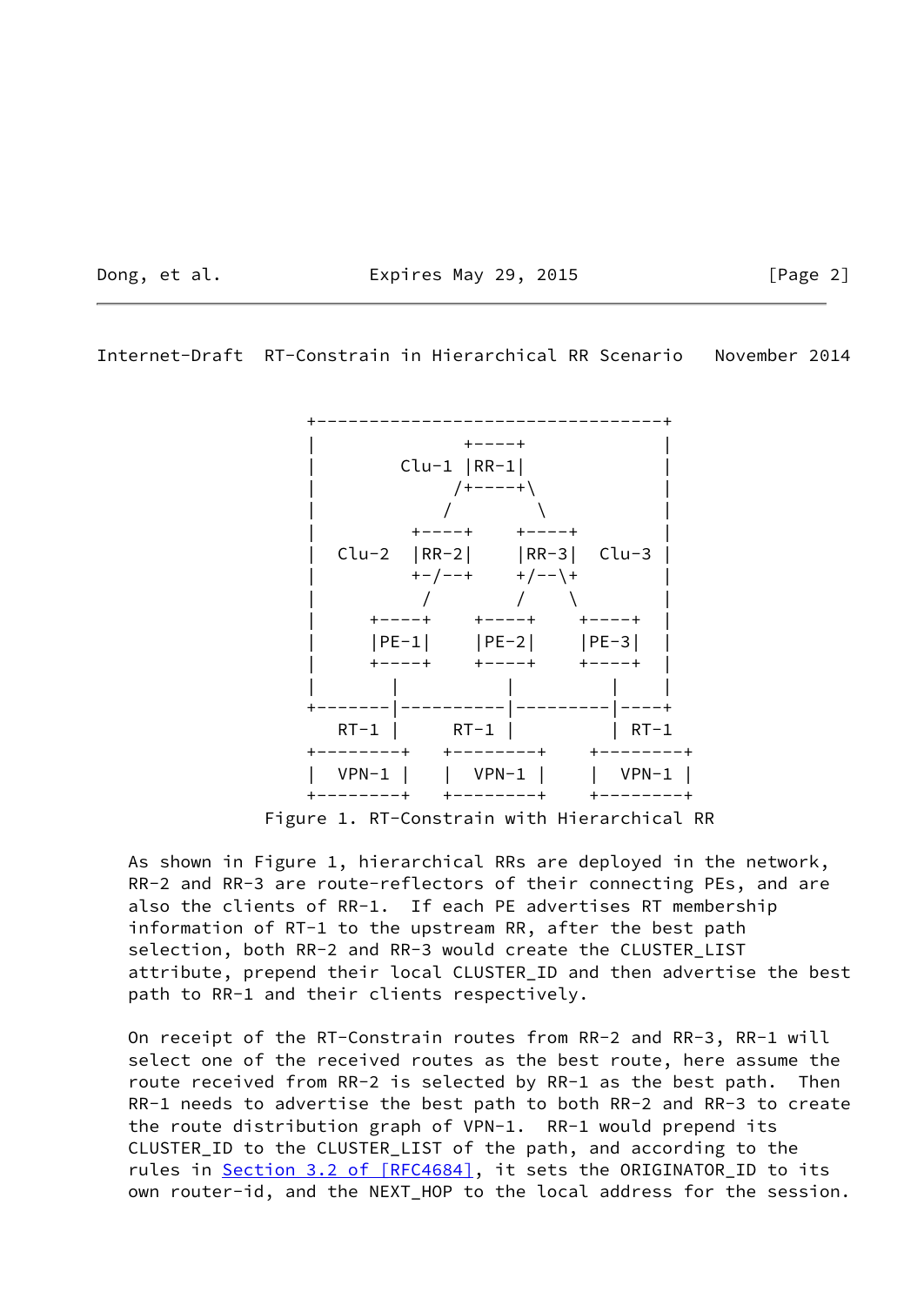Then RR-1 would advertise this route to both RR-2 and RR-3. On receipt of the RT-Constrain route from RR-1, RR-2 checks the CLUSTER\_LIST and find its own CLUSTER\_ID in the list, so this route will be ignored by RR-2. As a result, RR-2 will not form the outbound filter of RT-1 towards RR-1, hence will not advertise VPN routes with RT-1 to RR-1.

<span id="page-3-0"></span>[3](#page-3-0). Proposed Solution

Dong, et al. **Expires May 29, 2015** [Page 3]

<span id="page-3-2"></span>Internet-Draft RT-Constrain in Hierarchical RR Scenario November 2014

<span id="page-3-1"></span>[3.1](#page-3-1). Add-path Based Solution

 During the discussion in the IDR working group, the add-path based solution is proposed. It makes use of the add-path mechanism as defined in [[I-D.ietf-idr-add-paths](#page-4-5)] for RTC route advertisement. The solution is summerized as follows:

- o The route-reflector clients which themselves are also route reflectors SHOULD be identified, then BGP add-paths [[I-D.ietf-idr-add-paths](#page-4-5)] SHOULD be enabled for RT membership NLRI on the BGP sessions between the higher layer RR and the lower layer RRs to ensure that sufficient RT-Constrain routes can be advertised by the higher layer RR to the lower layer RRs to pass BGP loop detection. In this case normal BGP path advertisement rules as defined in [\[RFC4271](https://datatracker.ietf.org/doc/pdf/rfc4271)] SHOULD be applied. The number of RT-Constrain routes to be advertised is a local decision of operators.
- o When advertising an RT membership NLRI to a route-reflector client which is not a lower layer RR, the advertisement rule as defined in section [3.2 of \[RFC4684\]](https://datatracker.ietf.org/doc/pdf/rfc4684#section-3.2) SHOULD be applied.

With the above advertisement rule, RR-1 in figure 1 SHOULD advertise to RR-2 the RT-Constrain routes received from both RR-2 and RR-3, then the RTC route from RR-3 will pass the BGP loop detection on RR- 2, thus the route distribution graph can be set up correctly.

<span id="page-3-3"></span>[4](#page-3-3). IANA Considerations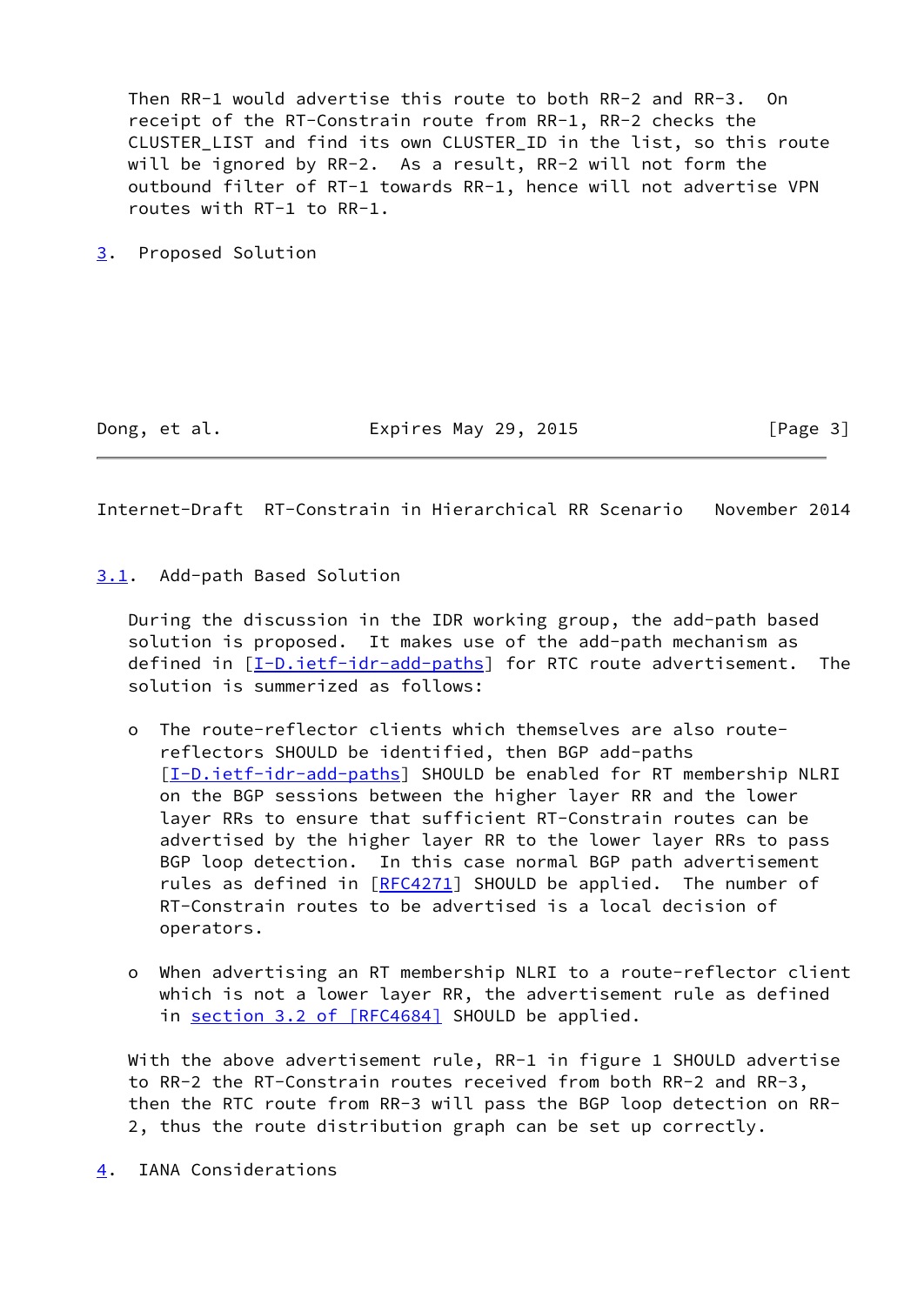This document makes no request of IANA.

<span id="page-4-0"></span>[5](#page-4-0). Security Considerations

 This document does not change the security properties of BGP based VPNs and [\[RFC4684](https://datatracker.ietf.org/doc/pdf/rfc4684)].

<span id="page-4-1"></span>[6](#page-4-1). Acknowledgements

 The authors would like to thank Yaqun Xiao for the discussion about RT-Constrain in hierarchical RR scenario. Many people have made valuable comments and suggestions, including Susan Hares, Jeffrey Haas, Stephane Litkowski, Vitkovsky Adam, Xiaohu Xu, Uttaro James, Shyam Sethuram and Saikat Ray.

Dong, et al. **Expires May 29, 2015** [Page 4]

<span id="page-4-3"></span>Internet-Draft RT-Constrain in Hierarchical RR Scenario November 2014

<span id="page-4-2"></span>[7](#page-4-2). Normative References

<span id="page-4-5"></span>[I-D.ietf-idr-add-paths]

 Walton, D., Retana, A., Chen, E., and J. Scudder, "Advertisement of Multiple Paths in BGP", [draft-ietf-idr](https://datatracker.ietf.org/doc/pdf/draft-ietf-idr-add-paths-10) [add-paths-10](https://datatracker.ietf.org/doc/pdf/draft-ietf-idr-add-paths-10) (work in progress), October 2014.

- [RFC2119] Bradner, S., "Key words for use in RFCs to Indicate Requirement Levels", [BCP 14](https://datatracker.ietf.org/doc/pdf/bcp14), [RFC 2119](https://datatracker.ietf.org/doc/pdf/rfc2119), March 1997.
- [RFC4271] Rekhter, Y., Li, T., and S. Hares, "A Border Gateway Protocol 4 (BGP-4)", [RFC 4271](https://datatracker.ietf.org/doc/pdf/rfc4271), January 2006.
- [RFC4684] Marques, P., Bonica, R., Fang, L., Martini, L., Raszuk, R., Patel, K., and J. Guichard, "Constrained Route Distribution for Border Gateway Protocol/MultiProtocol Label Switching (BGP/MPLS) Internet Protocol (IP) Virtual Private Networks (VPNs)", [RFC 4684](https://datatracker.ietf.org/doc/pdf/rfc4684), November 2006.

<span id="page-4-4"></span>[Appendix A.](#page-4-4) Another Possible Solution

This section provides another possible solution which was discussed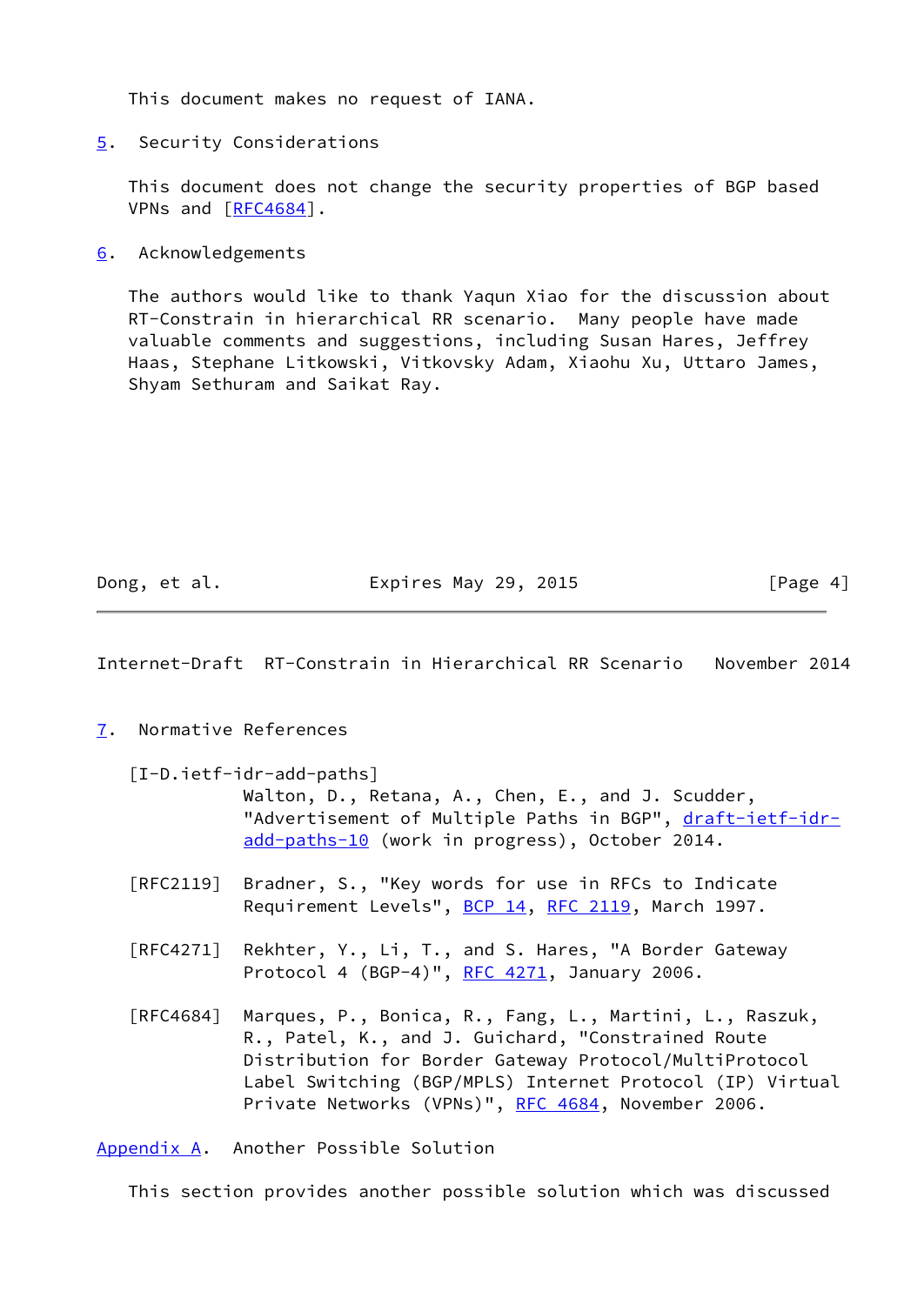among authors and IDR participants.

 Since the advertisement of RT-Constrain route is to set up a route distribution graph and not to guide the data packet forwarding, actually all the available RT-Constrain routes should be considered in setting up the route distribution graph, not just the best one. Thus the following advertisment rule for RT membership information is proposed to replace the rule i and ii in section [3.2 \[RFC4684\]](https://datatracker.ietf.org/doc/pdf/rfc4684#section-3.2):

 o When advertising an RT membership NLRI to a route-reflector peer (either client or non-client), if the best path as selected by the path selection procedure described in Section [9.1 of \[RFC4271\]](https://datatracker.ietf.org/doc/pdf/rfc4271#section-9.1) is the path received from this peer, and there are alternative paths received from other peers, then the most disjoint alternative route SHOULD be advertised to this peer. The most disjoint alternative path is the path whose CLUSTER LIST and ORIGINATOR ID attributes are diverse from the attributes of the best path.

With the above advertisement rule, RR-1 in figure 1 would advertise to RR-2 the RT-Constrain route received from RR-3, although the best route is received from RR-2. Thus RR-2 will not discard the RT constrain route received from RR-1, and the route distribution graph can be set up correctly.

Dong, et al. **Expires May 29, 2015** [Page 5]

<span id="page-5-0"></span>Internet-Draft RT-Constrain in Hierarchical RR Scenario November 2014

Authors' Addresses

 Jie Dong Huawei Technologies Huawei Campus, No. 156 Beiqing Rd. Beijing 100095 China

Email: jie.dong@huawei.com

 Mach(Guoyi) Chen Huawei Technologies Huawei Campus, No. 156 Beiqing Rd. Beijing 100095